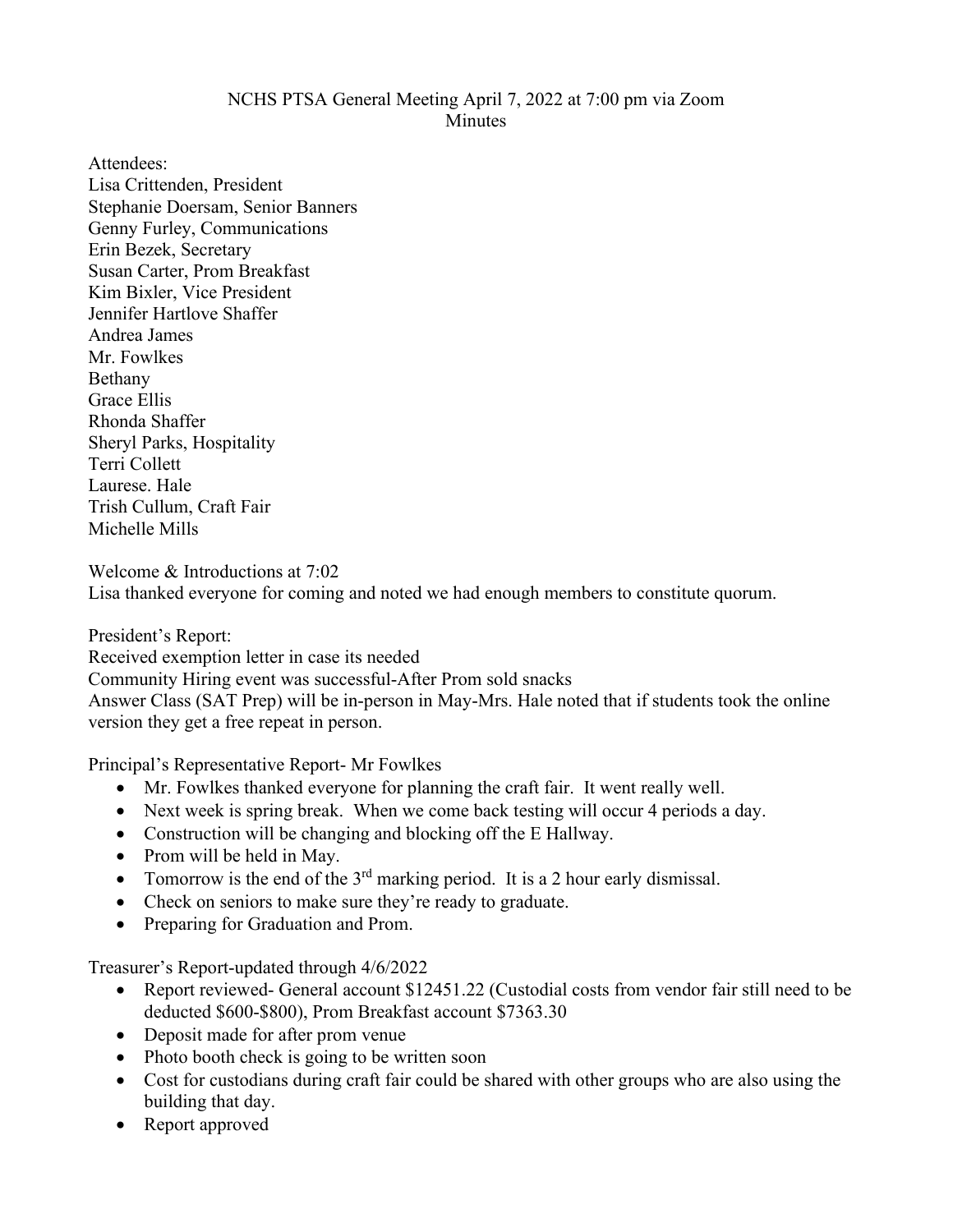Committee Reports

After Prom Breakfast (APB)-

- Secured Venue-Bowling Alley
- After Prom committee has 15 members- met last week at vendor site
- Photo booth (Harlow Events) contract being reviewed before deposit is paid.
- Fundraising:
	- o Waiting for amount from Glory Days
	- o Yesterday was Dunkin Donuts Fundraiser
	- o Working hard to get donations for prizes:
		- $\blacksquare$  9 subway coupons for 6 in subs
		- Lilly Lowe 2 pairs of earrings
		- **Microwave for dorm from Lowe's**
		- Home Depot-\$50 gift card  $x$  2 to spend on prizes at Home Depot
		- **Pappa Johns will donate 1 topping pizza coupons**
		- Bone Fish Grill will donate
		- Chick Fil A will donate
		- Dunkin Donuts will donate
- Only seniors will be eligible for prizes
- 4/2 dress give away was pretty successful-had about 700 dresses
	- o They expect to do it again in September
	- o 400 more dresses will be donated for that event
- No more restaurant nights scheduled. Focusing solely on getting business donations for food and door prizes.
- Junior families help setup and run After Prom so senior families can just enjoy their evening.
- In May a food donation signup genius will go out
	- o Seniors have already picked the prom menu
	- o Menu for After Prom is also chosen by seniors-hoping to get much of it donated
- After Prom did concessions at the hiring event
	- o All food donated except Chich-Fil-A which was purchased.
	- o Wawa had donated food for the businesses in the gym or food sales could have been better.
	- o Left over drinks, chips and bake goods were sold at the craft and vendor fair

Banner Report:

• One missing banner-if it doesn't show up Stephanie will have it redone.

Craft Fair:

- Spring craft fair was successful.
- 3 vendors said they made more money than at the Glen Burnie Show.
- Things done well: Well organized, the space in the cafeteria, the pizza, variety of vendors, foot traffic, set up night before, good communication. Vendors were kind toward one another
- Areas for Improvement: more street signs/better advertisement, one complaint about it being a lot of walking. Missing vendors-8 vendors who didn't show (6 were supposed to be in the cafeteria).
- Next time, more volunteers are needed to help vendors with setup and clean up.
- Generic signs that can be used multiple years would be useful.